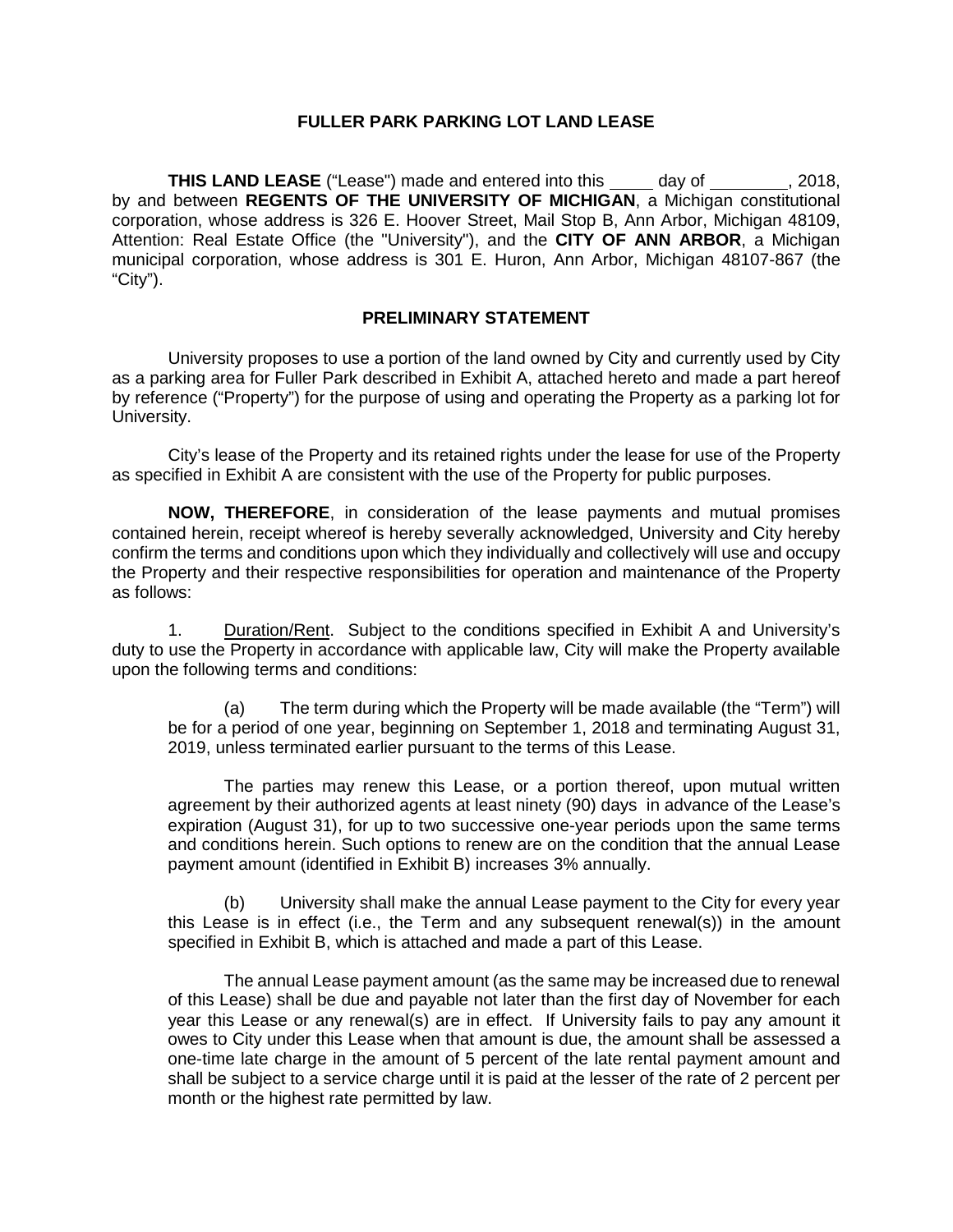(c) To the extent permitted by law, each party agrees to be responsible for any and all liabilities, claims, liens, fines, demands and costs, including legal fees, of whatsoever kind and nature that result in injury or death to any persons, including the respective parties' own employees, and for loss or damage to any property, including property owned or in the care, custody or control of the respective party in connection with or in any way incident to or arising out of the occupancy, use, operations, performance or non-performance of work in connection with this Lease resulting in whole or in part from the negligent acts or omissions of the respective party, its officers, agents, and employees. This provision is not intended, and shall not be construed, to waive or limit any immunity defense which the respective governmental entity may have including but not limited to governmental immunity. In the event of joint or concurrent negligence of University and City, each shall pay its own costs and expenses incurred in defending against the action and each shall pay that portion of the loss or expense that its share bears to the total negligence by a court of competent jurisdiction.

It is acknowledged that each party self-insures its general liability exposures through a permanently funded non-cancelable program. During the Term, each party will procure and maintain such insurance policies or self-insurance coverage as will protect itself from all claims for bodily injuries, death or property damage which may arise in connection with their respective use of the Property under the terms of this Lease. Each party agrees name the other as an "additional insured" on the policies with respect to any action taken in connection with uses or requirements stated in Exhibit A, but only to the extent of the negligence of the insured party The respective parties shall be responsible to each other or the insurance companies insuring the respective parties for all costs resulting from both financially unsound insurance companies selected and their inadequate insurance coverage. If requested, a party shall furnish the requesting party with satisfactory certificates of self-insurance/insurance or a certified copy of the policy.

2. [Intentionally Left Blank]

3. Default/Termination. The following will constitute events of default by University under this Lease:

(a) The failure by University to pay the applicable annual Lease payment within 30 days after the date for payment specified in Section 1(b); or

(b) The breach by University of any commitment under this Lease and the failure to remedy that breach within 30 days after the date that City delivers written notice identifying such breach and demanding such remedial action.

Upon the occurrence of an event of default, City, by further written notice to University, may terminate this Lease effective 30 days following the day of delivery of such notice. In such event, the obligation of City will terminate as of the effective date of such termination, University will remain liable to City for the annual Lease payment owing under this Lease (and any related renewals) through the effective date of termination and any damages incurred by City as a result of such default.

This lease will terminate if, at any time prior to the termination by expiration (Section 1), default (Section 3) or the parties mutually agree, in writing executed by an authorized official of the parties, to terminate the Lease.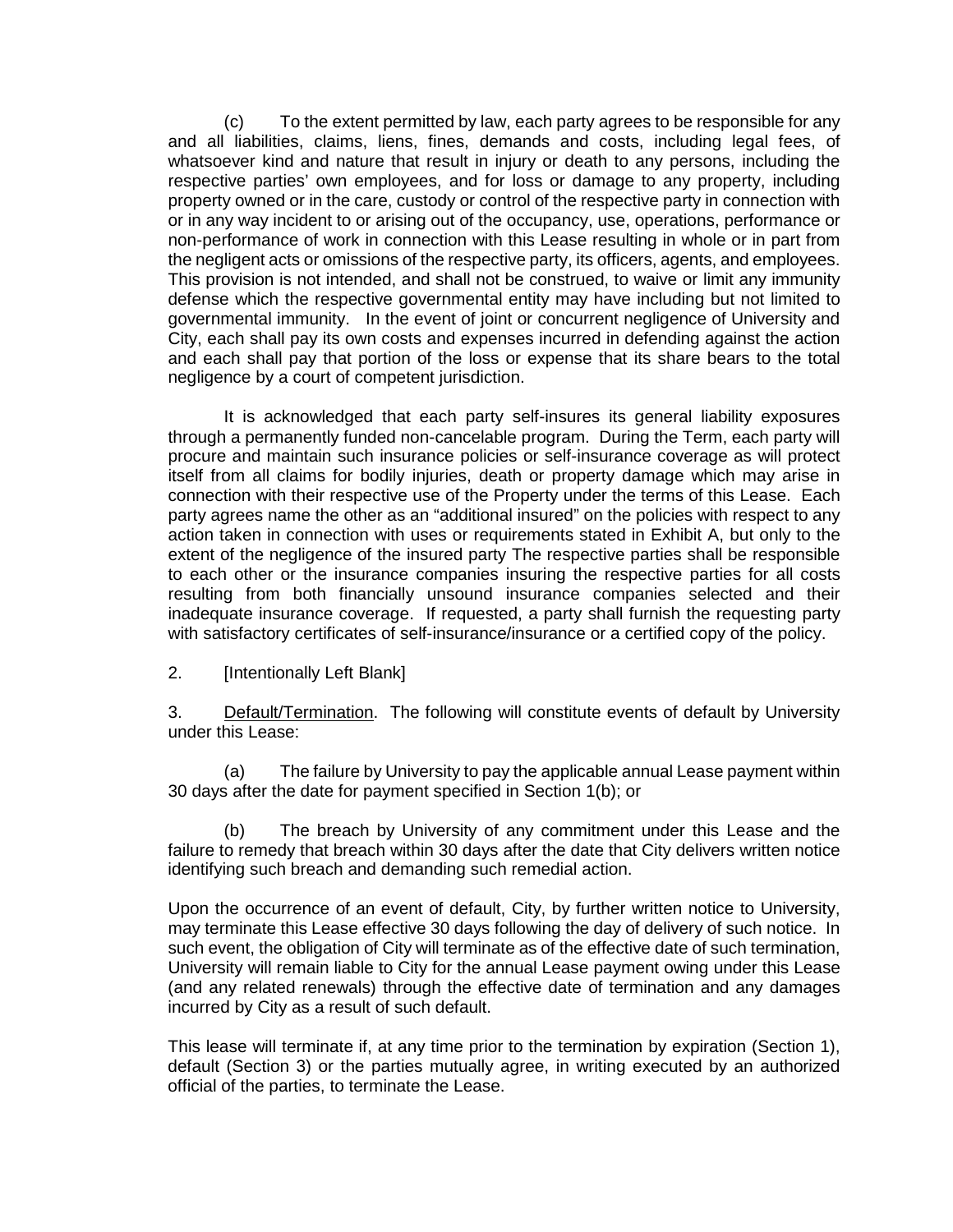4. [Intentionally Left Blank]

5. Right of Entry/Access. City, its employees, contractors, or other agents may from time to time during the term of this lease enter the Property to perform site inspections or due diligence activities, including but not limited to activities in connection with future public transportation use of the Property, so long as in doing so, the University's use of the Property is not interfered with by City without the consent of University. University agrees to fully cooperate with, subject to advanced notice and at times mutually agreeable, the City to expedite the performance of any due diligence activities. The City, its employees, agents and contractors, shall use all reasonable efforts to minimize any disturbance of the Property.

6. Assignment. University shall make no assignment under this Lease.

7. Binding Effect/No Third Party Benefits.This Lease is binding upon and shall inure to the benefit of the parties hereto. This Lease shall not be construed to create in any person or entity not a party hereto, any right, claim, benefit or defense with respect to the parties, or in any party claiming by, through or under either of them, with respect to any loss, cost, damage, claim or cause of action arising under or pursuant to the terms of this Lease.

8. Notices. All notices permitted or required under this Lease shall be in writing and addressed to the parties at their addresses set forth above. Any such notice shall be sent by certified mail, return receipt requested, express overnight delivery requiring a signed delivery receipt, delivered personally or sent by facsimile. Any notice sent by certified mail, return receipt requested, will be deemed delivered on the third business day after mailing. Any notice sent by express overnight delivery will be deemed delivered on the following business day after delivering such notice to the carrier. Any notice given by personal delivery or by facsimile prior to 5:00 p.m. will be deemed delivered on the date of such delivery or, if 5:00 p.m. or later, on the next business day. Any notice which a party fails or refuses to accept will be deemed delivered on the date of such failure or refusal. The parties hereto may change their addresses for notice purposes by a notice sent in accordance with the provisions of this Lease, but no such address shall be a post office box.

9. Authority. The signatories on behalf of the parties hereto hereby represent and warrant to the other parties hereto that they are duly authorized to execute and deliver this Lease on behalf of such party and that this Lease is binding upon and enforceable against such party.

10. Applicable Law. This Lease shall be interpreted and construed in accordance with the laws of the State of Michigan. If any provision of this Lease is in conflict with any statute or rule of any law in the state of Michigan or is otherwise unenforceable for any reason whatsoever, that provision shall be deemed severable from or enforceable to the maximum extent permitted by law, as the case may be, and that provision shall not invalidate any other provision of this Lease. Any claims, demands, or actions asserted against University shall be brought in the Michigan Court of Claims as it is the only court of exclusive jurisdiction over claims against the University of Michigan, a Michigan constitutional corporation. Venue for any action brought against the City under this agreement shall lie in Washtenaw County, Michigan.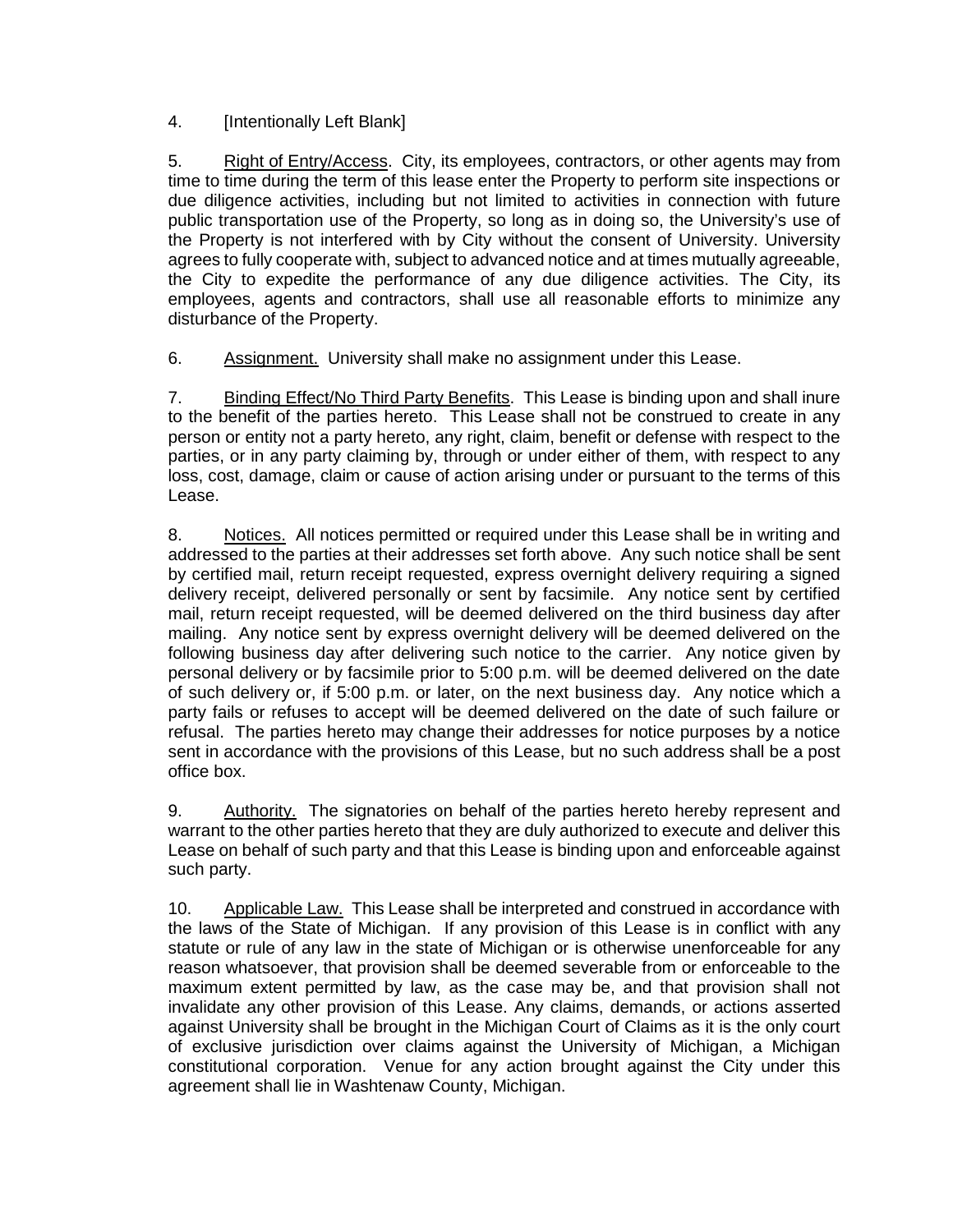11. Counterparts. This Lease may be executed in one or more counterparts, each of which will be deemed an original but all of which together shall constitute but one and the same Lease.

12. Amendments. No amendment, change or modification of any of the terms, provisions or conditions of this Lease will be effective unless made in writing and signed or initialed on behalf of the parties hereto by their duly authorized representatives.

13. Entire Agreement. This Lease, inclusive of Exhibits A and B, constitutes the entire agreement between the parties hereto pertaining to the subject matter hereof and supersedes all negotiations, preliminary agreements and prior to contemporaneous discussions and understandings of the parties hereto in connection with the subject matter hereto.

14. Electronic Transactions. The parties agree that signatures on this Lease may be delivered electronically in lieu of an original signature and agree to treat electronic signatures as original signatures that bind them to this Lease. This Lease may be executed and delivered by facsimile and upon such delivery, the facsimile signature will be deemed to have the same effect as if the original signature had been delivered to the other party.

15.Absent an express and specific written waiver, no act, failure, or delay by a party to pursue or enforce any rights or remedies under this Lease shall constitute a waiver of those rights/remedies with regard to any existing or subsequent breach of this Lease. No waiver of any term, condition, or provision of this Lease, whether by conduct or otherwise, in one or more instances, shall be deemed or construed as a continuing waiver of any term, condition, or provision of this Lease. No waiver by either party shall subsequently affect its right to require strict performance of this Lease.

## *REMAINDER OF PAGE LEFT BLANK; SIGNATURE PAGE FOLLOWS*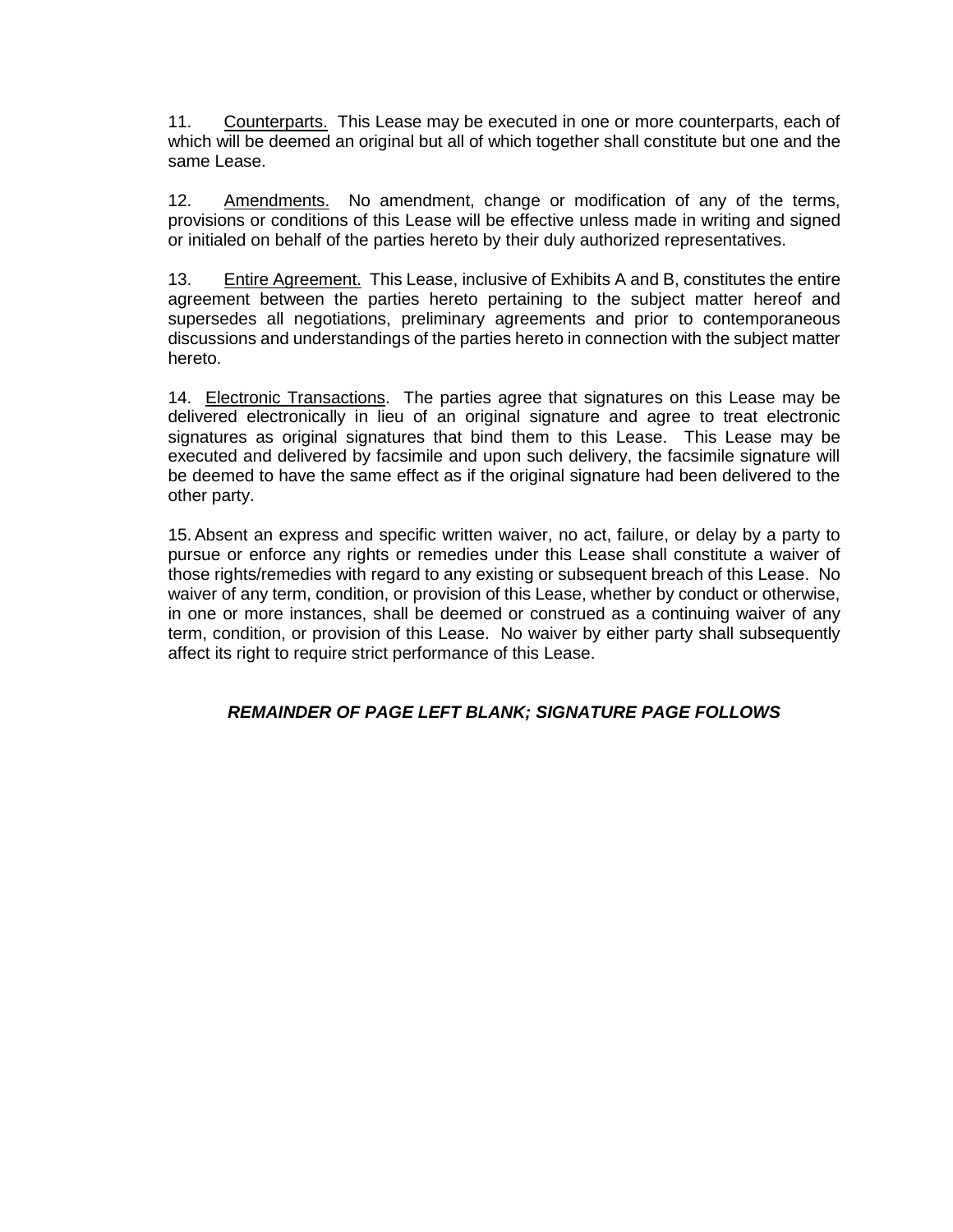**IN WITNESS WHEREOF**, the parties hereto have executed this Lease the day and year first above written.

# **REGENTS OF THE UNIVERSITY OF MICHIGAN**

A Michigan constitutional corporation

By:

Henry Baier, Associate Vice President for Facilities and Operations

#### **CITY OF ANN ARBOR**

A Michigan municipal corporation

By: \_\_\_\_\_\_\_\_\_\_\_\_\_\_\_\_\_\_\_\_\_\_\_\_\_\_\_\_\_\_\_\_\_\_\_\_\_\_

Christopher Taylor, Mayor

By: \_\_\_\_\_\_\_\_\_\_\_\_\_\_\_\_\_\_\_\_\_\_\_\_\_\_\_\_\_\_\_\_\_\_\_\_\_\_

Jacqueline Beaudry, Clerk

APPROVED AS TO SUBSTANCE**:**

By: \_\_\_\_\_\_\_\_\_\_\_\_\_\_\_\_\_\_\_\_\_\_\_\_\_\_\_\_\_\_\_\_\_\_\_

Derek Delacourt, Community Services Area **Administrator** 

By: \_\_\_\_\_\_\_\_\_\_\_\_\_\_\_\_\_\_\_\_\_\_\_\_\_\_\_\_\_\_\_\_\_\_\_\_

Howard S. Lazarus, City Administrator

 $\overline{[}$ 

APPROVED AS TO FORM:

By: \_\_\_\_\_\_\_\_\_\_\_\_\_\_\_\_\_\_\_\_\_\_\_\_\_\_\_\_\_\_\_\_\_\_\_\_

Stephen K. Postema, City Attorney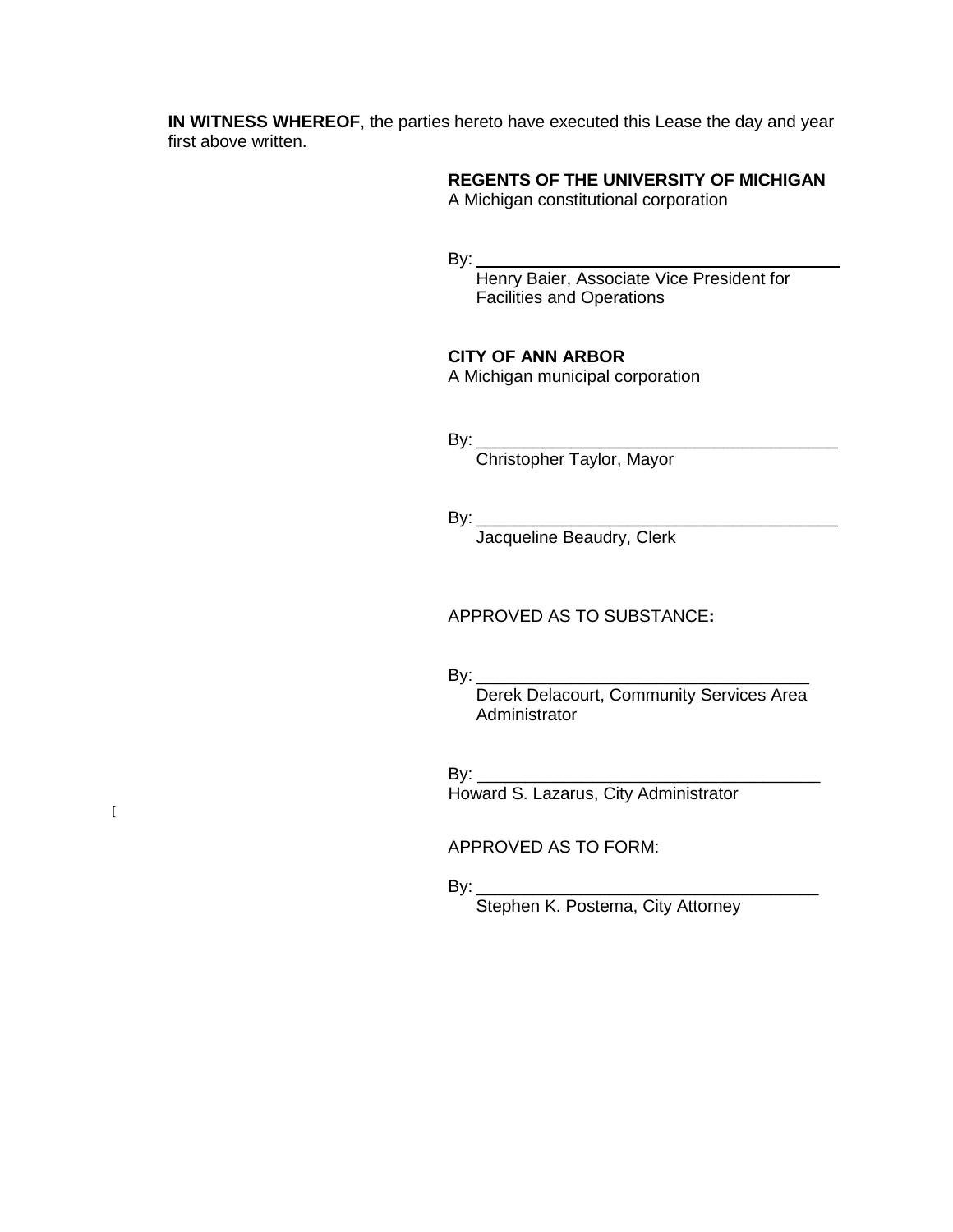### **EXHIBIT A**

#### **Property**

Property for purposes of this Lease shall mean the following parking areas delineated for illustrative purposes on the attached map, identified as Exhibit A-1, during the specified days and times and subject to the use restrictions identified below:

- **I. Lot A; South Parking Lot** 1504 Fuller Road: City agrees to lease to University the entire South parking lot Monday through Friday from 4:00 am to 4:00 pm each day.
- **II. Lot B; North Pool Parking Lot (Paved Lot)** 1519 Fuller Road: City agrees to lease to University the entire North Pool paved parking lot Monday through Friday from 6:00 am to 5:00 pm beginning 2 weeks after Labor Day and continuing through the Friday before Memorial Day, excluding holidays. For the two weeks following Labor Day, City agrees to lease University the 2 southern most rows of the North Pool Parking lot.
- **III.** Lot C; North Pool Parking Lot (Unpaved Lot) 1519 Fuller Road: City agrees to lease to University the North Pool dirt parking lot Monday through Friday from 6:00 am to 5:00 pm, excluding holidays.

#### **Property Use Restrictions**

#### **I. Maintenance**

**Lot A; South Parking Lot** – University, at its own expense, shall provide all winter maintenance for snow and ice removal concerning the parking lot. City will pay for all other maintenance of the parking lot including, without limitation, asphalt repair and replacement and lighting costs.

**Lots B & C; North Pool Parking Lots (Paved and Unpaved Lots)** – City, at its own expense, shall provide all winter maintenance for snow and ice removal concerning the parking lots. City will pay for all other maintenance of the parking lots including, without limitation, asphalt repair and replacement and lighting costs. City will periodically inspect the unpaved lot for pedestrian hazards due to drainage issues and provide mitigation when possible. University will provide, if needed, and with prior approval by City, temporary lighting in the dirt portion of the parking lot. Temporary lighting shall not be provided earlier than 5:00 am and later than 6:00 pm Monday through Friday.

In April 2019, inspections of Lots B and C by City and University representatives shall be conducted to assess lot condition and to determine the required maintenance program and schedule for that year. Maintenance of Lot C will include one annual grading application as conditions allow. If additional maintenance on Lot C, other than one annual grading application, is performed by either City or University, there will be no change in the Lot C rental fee paid by or due from University. It shall be the option of University to provide additional surface grading on Lot C as deemed suitable; however, University shall not, under any circumstance, add new material to Lot C, without prior approval from the City. If the annual assessment identifies anything other than general maintenance requirements for Lot B, the University may at its option, and at its cost, elect to perform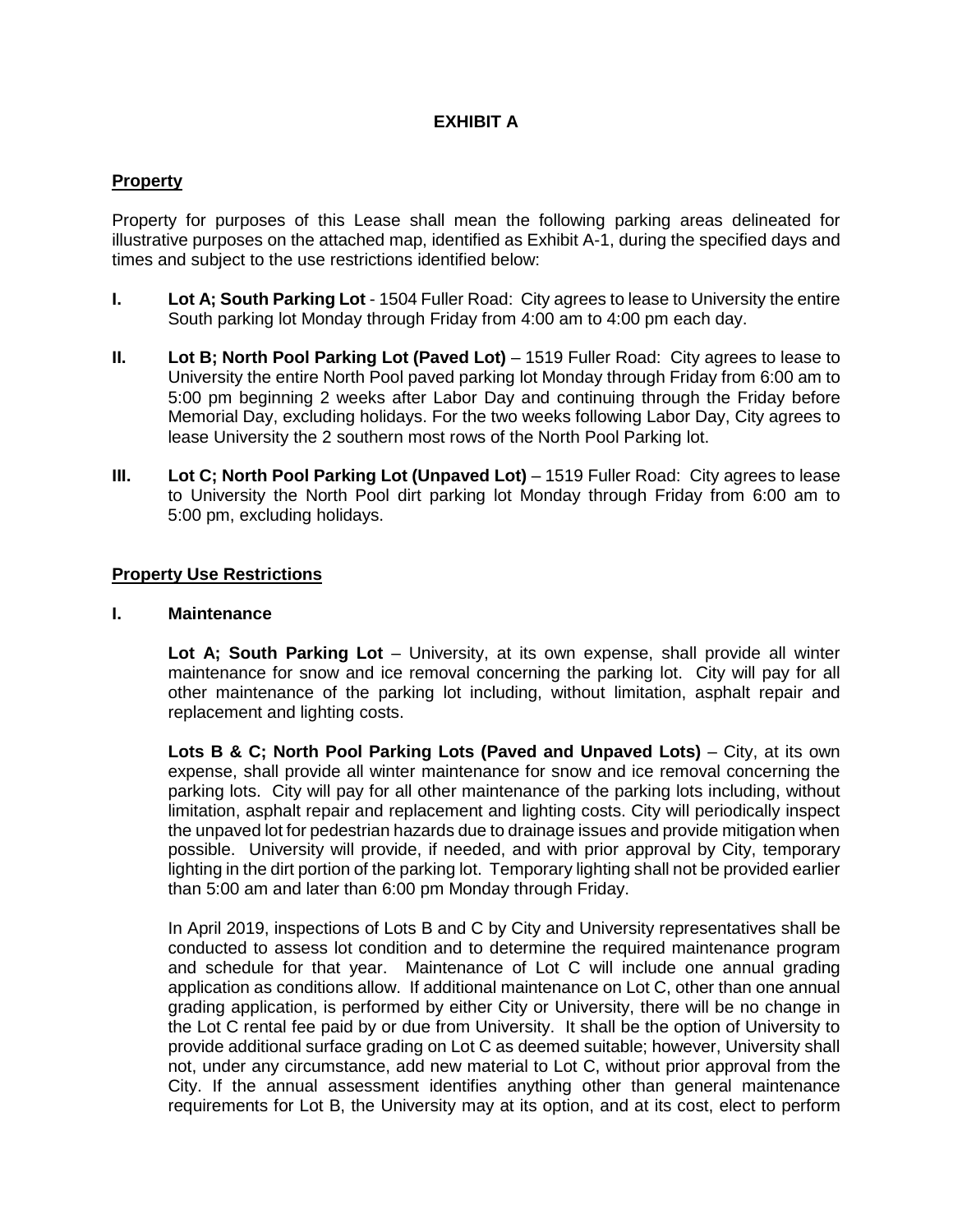the maintenance. No change in the Lot B rental fee paid by or due from the University will be made as a result of the University's maintenance activities.

The City Parks Manager or designee will work with City and University representatives to coordinate annual inspections, as well as other inspections as needed. If both parties are unable to coordinate a meeting in April or are unable to mutually agree upon a maintenance program and schedule for any reason, both parties shall accept the maintenance program and schedule currently in place until such time as a new maintenance program and schedule is mutually agreed upon.

The contact information for both City and University is as follows:

#### **City**

- Maintenance Issues Field Operations Supervisor or designee
- Lease Issues –Parks and Recreation Manager or designee

#### **University**

- Maintenance Issues Parking Maintenance Manager or Designee (Parking & Transportation Services
- Lease Issues Parking Customer Services Manager (Parking & Transportation Services)

If, during the term of this Agreement, renovations or repairs are required to any of the parking lots (Lots A, B or C), City shall use its best efforts to minimize the effect of such repairs or renovations upon the utilization of the parking lots by University. If, despite such best efforts, the utilization of some or all of the designated parking lot(s) must be temporarily suspended, University acknowledges and agrees that City will not be responsible for providing alternate parking arrangements for affected University users. City will provide University with 30 days minimum advance written notification of necessary repairs, unless it is determined by City that emergency repairs are required. University shall remain liable to City for all Lease payment amounts and fees accrued under this Agreement during any on-going repairs or restoration unless otherwise waived in writing by the City. If City and University mutually agree that all or a portion of Lots A, B or C are unusable due to conditions other than scheduled ongoing repair or restoration, the City may, at its sole discretion, reimburse the University for a portion of the annual Lease payment for the impacted Lot paid by University. Such reimbursement, if the City determines one is to be provided, will be a pro-rated calculation based on the rental fee paid for Monday-Friday usage for the parking lot(s), or portion thereof, and determined to be unusable.

#### **II. Security**

**Lot A; South Parking Lot** – City and University will cooperate in providing police security and parking enforcement for this parking lot.

**Lots B & C; North Pool Parking Lots (Paved and Unpaved Lots)** - City and University will cooperate in providing police security and parking enforcement for these parking lots.

City Parks and Recreation Manager or designee will work with representatives of the Ann Arbor Police Services (AAPS) and University of Michigan Public Safety (UMDPS) to establish an appropriate policing procedure for all lots..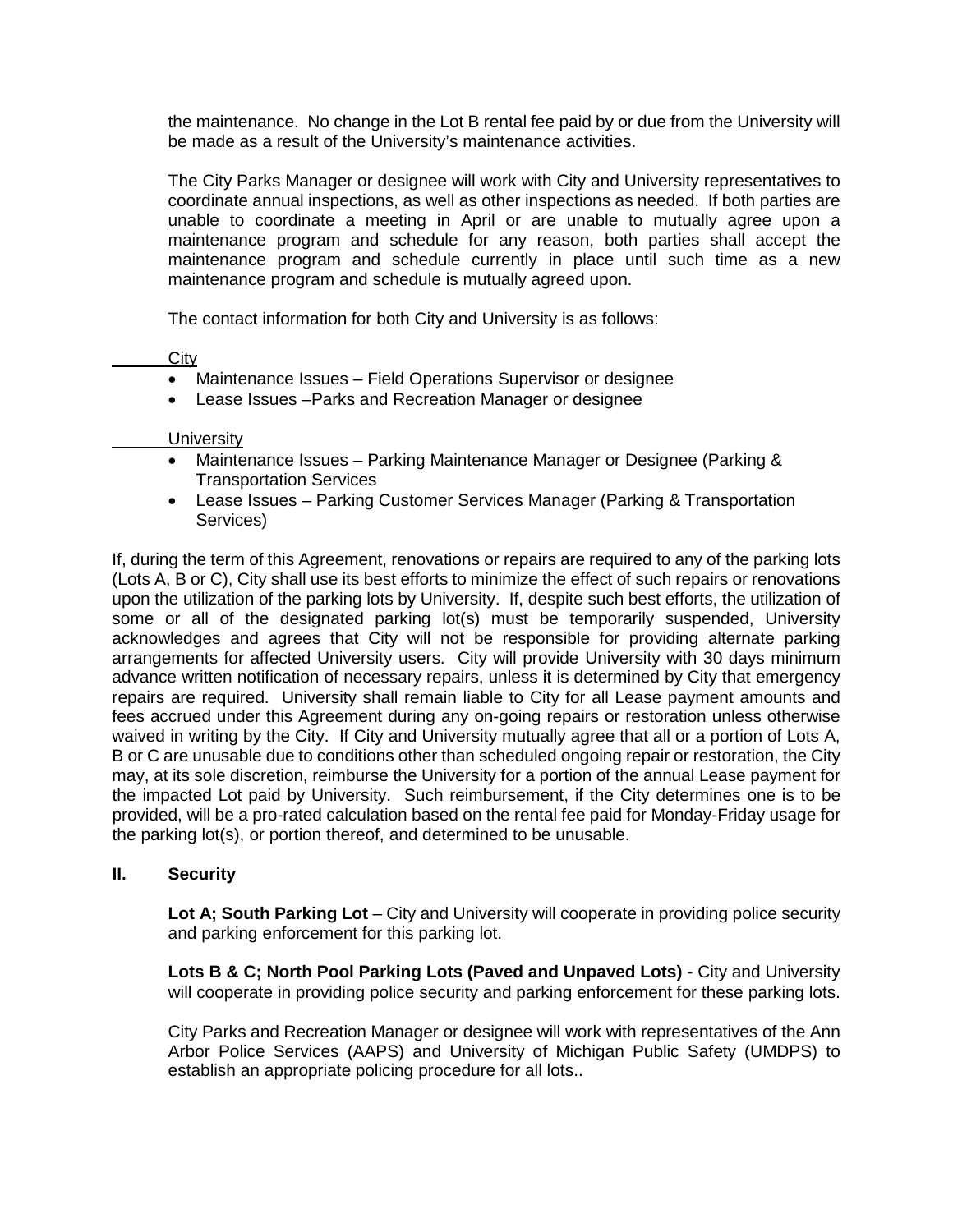#### **III. Signage**

University will be responsible for providing and installing proper signage, at University's sole expense, for use of all lots. University shall have full authority as to the use of the leased spaces and may restrict the use of any space for University users. These restrictions will be added to existing signage and conveyed to City in writing prior to installation. University shall be responsible for obtaining any permits required for the installation of the signage.

#### **City Use of Lot**

**I. Lot A; South Parking Lot** – Between 4:00 pm and 4:00 am Monday through Friday, the parking lot will be available for City use. The lot is available for City use on the weekends and holidays, 24 hours per day.

#### **II. Lots B and C; North Pool Parking Lots (Paved and Unpaved Lots)**

- A. Lot B (Paved Lot)
	- 1. Beginning the Saturday before Memorial Day and continuing through Labor Day, the parking lot will be available for City use 24 hours each day.
	- 2. Beginning the day after Labor Day and continuing for two weeks the 4 northern most rows of the parking lot will be available for Park Use 24 hours each day.
	- 3. Beginning two weeks after Labor Day through the Friday before Memorial Day, between 5:00 pm and 6:00 am Monday through Friday, the parking lot will be available for City use.
	- 4. Beginning two weeks after Labor Day and continuing through the Friday before Memorial Day, between 6:00 am and 5:00 pm Monday through Friday, University will not park in the northernmost row of parking spaces marked by signage as Park Use Only. Those spaces are available for City use.
- B. Lot C (Unpaved Lot) Monday through Friday from 6:00 am to 5:00 pm, excluding holidays, the parking lot will be available for use by University.